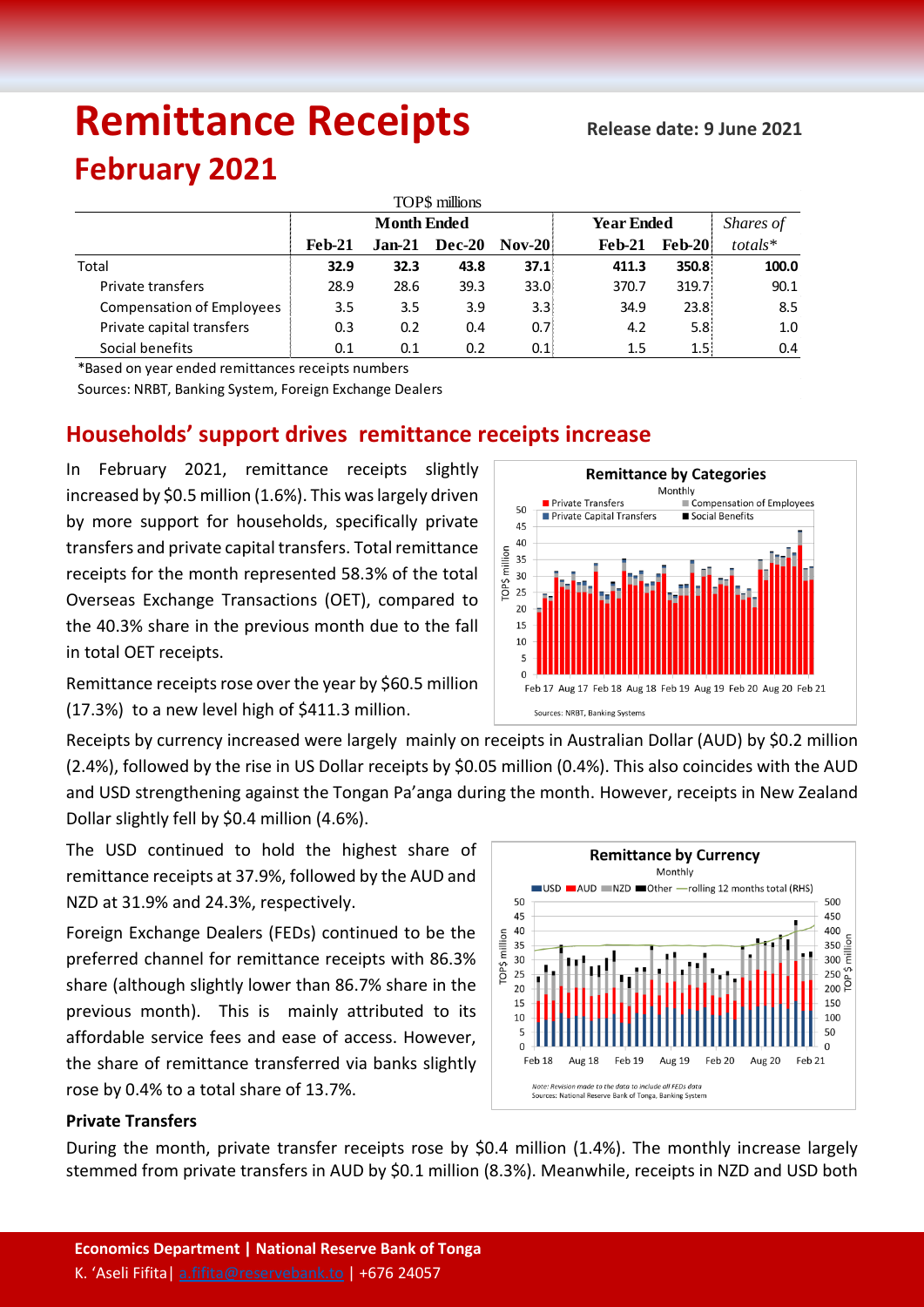fell by \$0.1 million (15.0%) and \$0.1 million (8.5%), respectively. Private transfer receipts still hold the largest share of total remittance receipts at 88.1% compared to the 88.3% share in January 2021.

Over the year to February 2021, private transfer receipts rose by \$51.0 million (16.0%) and accounts for 90.1% of the total annual remittance receipts. Hence, this indicates the significant financial support from the Tongan diaspora towards households disposable income and may contribute towards higher consumption spending, which supports local businesses and the economy as a whole.

#### **Employee Compensation<sup>1</sup>**

During the month, the total compensation of employees rose by \$0.1 million (2.3%). This was largely driven by the \$0.1 million (16.2%) increase in receipts from other wages and salaries, mostly for expatriates of international organizations in Tonga. Thus, it outweighed the fall in total receipts from seasonal workers by \$0.1 million (2.4%), despite the slight rise in receipts from seasonal workers in Australia by \$0.2 million (12.4%). Meanwhile, monthly receipts from seasonal workers in New Zealand slightly fell by \$0.2 million (16.7%) in February 2021.



In year ended terms, total receipts from seasonal workers accounted for 65.9% (compared to 64.4% share in January 2021) of employees' total compensation, while the remaining 34.1% attributes to other wages and salaries. Receipts from seasonal workers in Australia and New Zealand increased by \$6.9 million (296.2%) and \$5.0 million (57.1%). Overall, the total compensation of employees rose by \$11.1 million (46.6%). The departure of more than 100 seasonal workers for Australia during the month may continue to support the inflow of seasonal workers receipts to the country.

#### **Private capital transfers & Social benefits**

Private capital transfers slightly rose by \$0.1 million (26.6%) over the month. Social benefits, which are mostly pension funds, edged up by \$0.002 million (2.3%). Over the year to February 2021, private capital transfers fell by \$1.6 million (27.6%) which may reflect the recovery of damaged household buildings from previous cyclones. Meanwhile, social benefits slowly rose by \$0.01 million (0.7%).

#### **Outlook**

 $\ddot{\phantom{a}}$ 

Remittance receipts are expected to increase in the upcoming months, driven by higher private transfers and contributions to ongoing fundraising activities. The ongoing repatriation of seasonal workers abroad may also contribute positively to the outlook. Nevertheless, the associated uncertainties surrounding the COVID-19 pandemic remains a risk to the outlook, hence the Reserve Bank continues to closely monitor

**Economics Department | National Reserve Bank of Tonga**

K. 'Aseli Fifita| [a.fifita@reservebank.to](mailto:a.fifita@reservebank.to) | +676 24057

<sup>&</sup>lt;sup>1</sup> Employee compensation is the sum of wages and salaries from the seasonal workers abroad, Tongan residents working short term overseas, and resident employees serving foreign organizations.